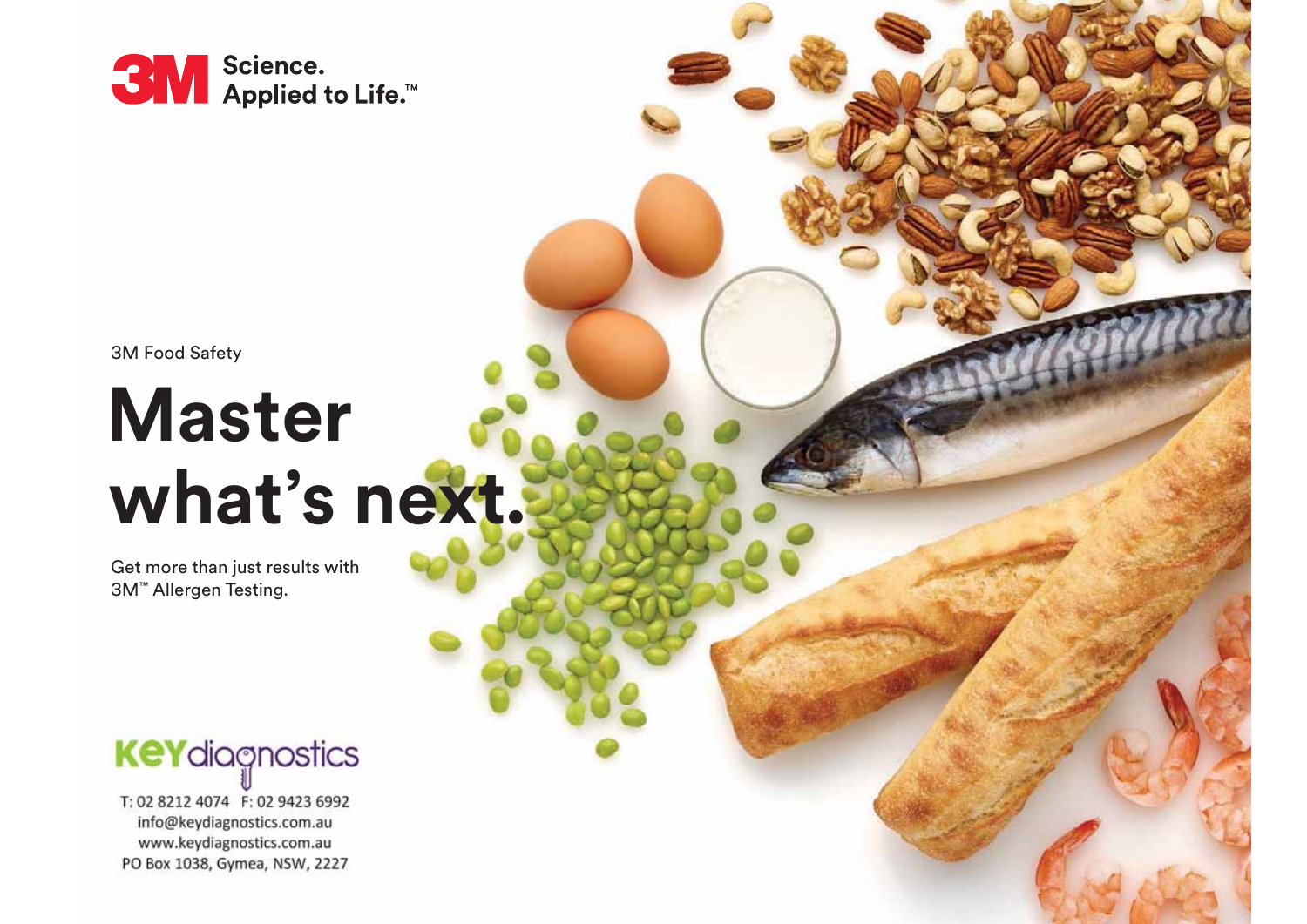2 Allergen Testing Allergen Testing Allergen Testing Allergen Testing Allergen Testing Allergen Testing Allergen Testing Allergen Testing Allergen Testing Allergen Testing Allergen Testing Allergen Testing Allergen Testin



## **The benefits are clear.**

## **3M™ Allergen Protein Rapid Tests**

### **Lateral Flow Devices for Specific Allergen Detection**

Streamline your process and simplify your allergen testing with 3M™ Allergen Protein Rapid Tests — qualitative immunochromatographic assays for rapid in-plant monitoring of specific food allergens. Designed for accurate detection of processed and unprocessed allergen proteins, these fast, easy tests can be used for clean-in-place (CIP) final rinse water, environmental swab samples, raw ingredients and finished food products. We've taken the hassle out of allergen testing. You see the results.

## **Lateral Flow Rapid Kits:**

|             | <b>Allergen Protein</b> | <b>Catalog Number</b> | <b>Assay Time</b>  | <b>Limit of Detection</b> |
|-------------|-------------------------|-----------------------|--------------------|---------------------------|
|             | <b>Almond</b>           | L25ALM                | 11 min $\pm$ 1 min | 2.0 ppm                   |
| <b>Milk</b> |                         | L25MLK                | 11 min $\pm$ 1 min | 3.0 ppm                   |
|             | Cashew                  | L25CHW                | 11 min $\pm$ 1 min | $2.0$ ppm                 |
|             | Coconut                 | <b>L25COC</b>         | 11 min $\pm$ 1 min | $2.0$ ppm                 |
|             | <b>Egg White</b>        | L25EGG                | 11 min $\pm$ 1 min | $0.5$ ppm                 |
| <b>Fish</b> |                         | L <sub>25</sub> FSH   | 11 min $\pm$ 1 min | $1.0$ ppm                 |
|             | Gluten                  | L25GLU                | 11 min $\pm$ 1 min | 5.0 ppm                   |
|             | <b>Hazelnut</b>         | L25HZL                | 11 min $\pm$ 1 min | $2.0$ ppm                 |
|             | Peanut                  | L <sub>25</sub> PNT   | 11 min $\pm$ 1 min | $1.0$ ppm                 |
| Pecan       |                         | L <sub>25</sub> PEC   | 11 min $\pm$ 1 min | $3.0$ ppm                 |
|             | <b>Pistachio</b>        | L25PST                | 11 min $\pm$ 1 min | $2.0$ ppm                 |
| Soy         |                         | L25SOY                | 11 min $\pm$ 1 min | $2.0$ ppm                 |
|             | <b>Walnut</b>           | L <sub>25</sub> WAL   | 11 min $\pm$ 1 min | $2.0$ ppm                 |

All kits include 25 lateral flow devices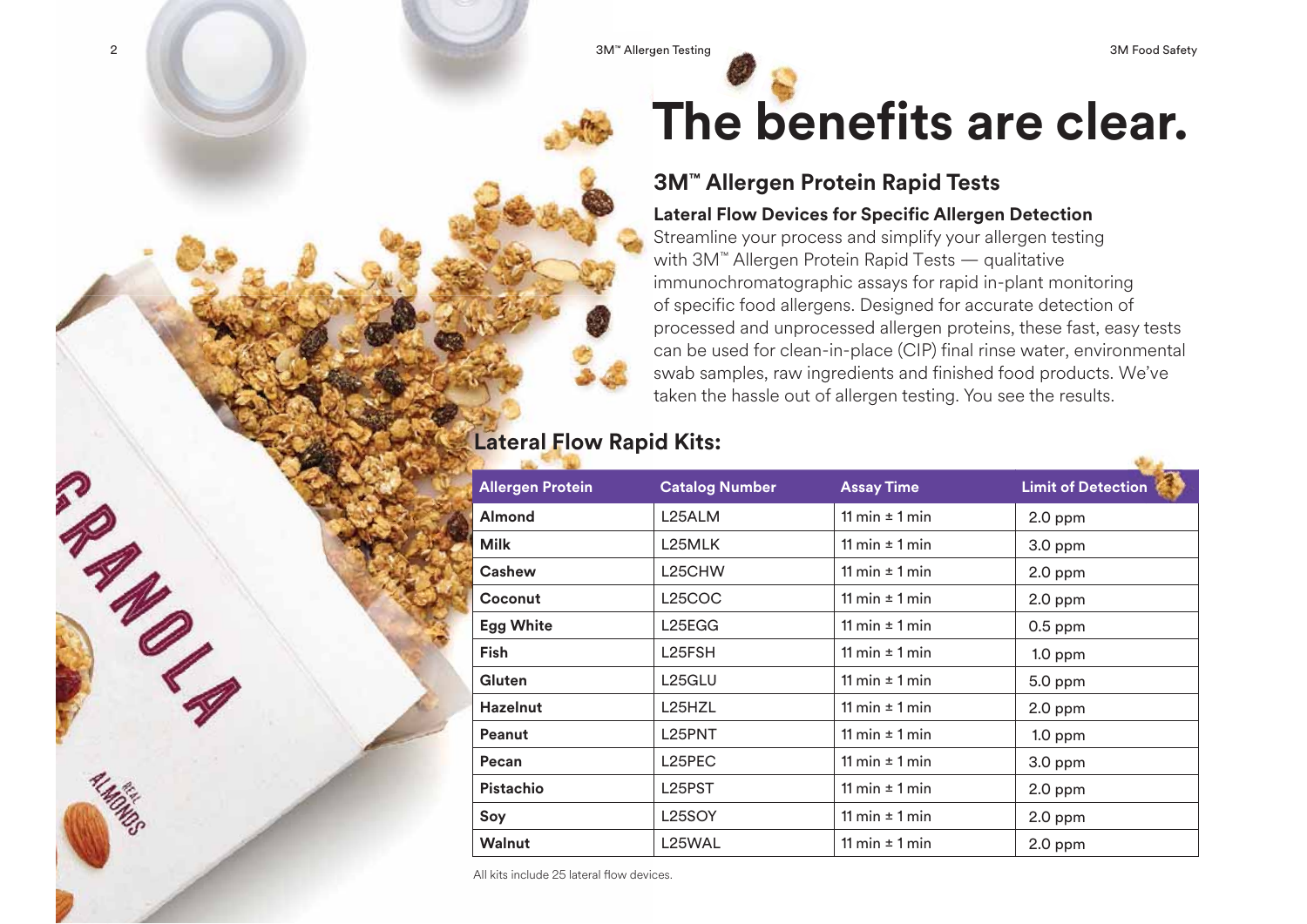Soy

 $\mathbf{C}$ 

 $H$ 

T

## **Hook line assurance.**

Our signature hook line feature can alert you of a possible false negative due to high amounts of target protein in a sample. This feature can increase confidence in your allergen testing results.

## **Positive result**

Allergen detected in sample.



## **Negative result Negativ ve result**

No allergen detected in sample.

## **Overloaded result**

If neither hook line nor test line appear, sample may be overloaded with too much allergen protein and should be diluted and re-tested.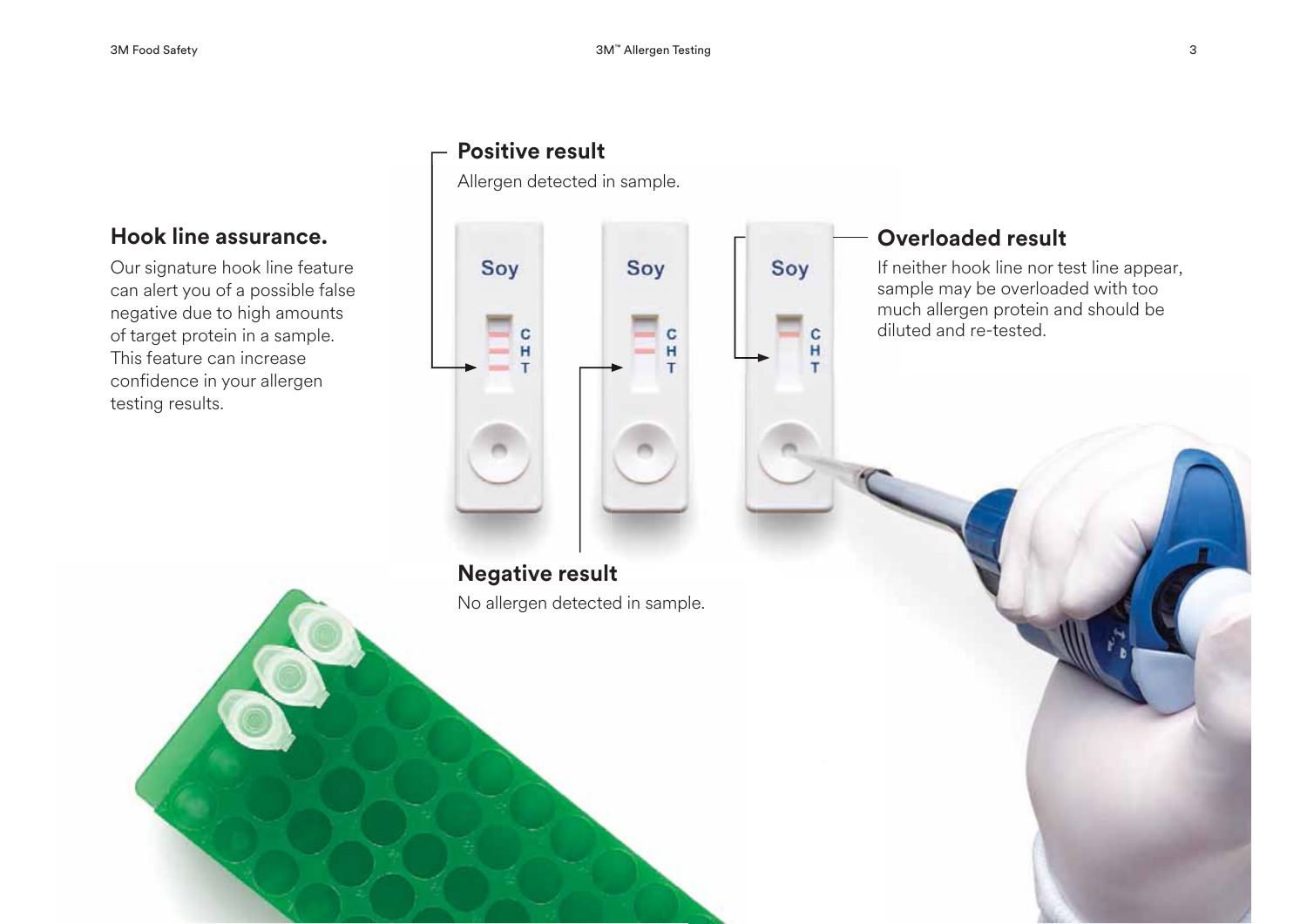4N Allergen Testing 3M™ Allergen Testing 3M™ Allergen Testing 3M Food Safety 3M Food Safety

# **Simplify your lab.**

## **3M™ Allergen Protein Enzyme-Linked Immunosorbent Assay (ELISA) Tests**

4

Get confirmed, quantifiable results with solid phase sandwich ELISA tests for monitoring specific food allergens across a wide variety of foods. Designed for accurate detection of processed and unprocessed target allergen proteins, this broad portfolio of ELISA assays is one of the most comprehensive available, and can be used for clean-in-place (CIP) final rinse water, environmental swab samples, food ingredients and processed food products. A universal extraction protocol streamlines testing for multiple analytes, saving you reagents and valuable time. It's the simple way to master allergen testing.



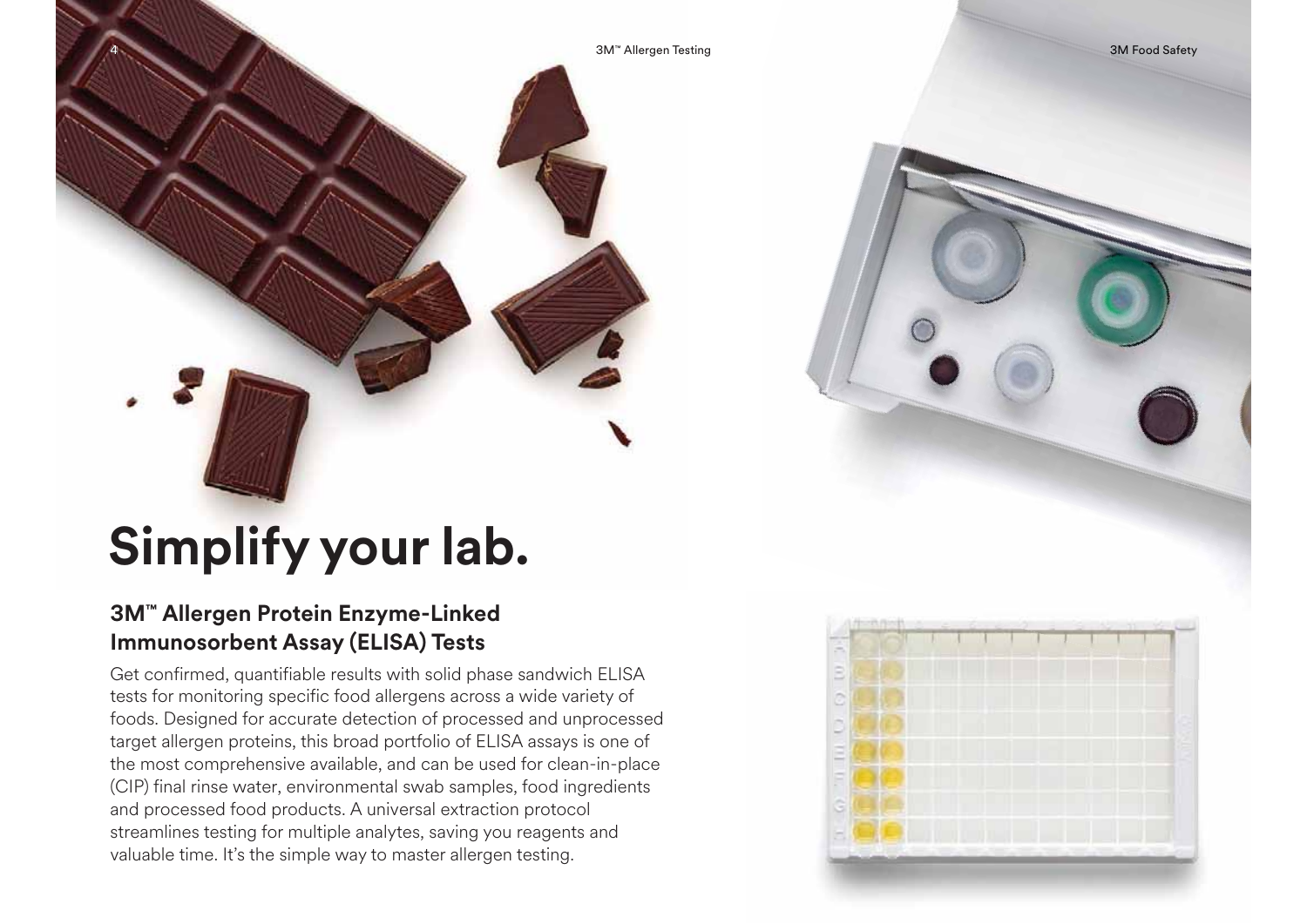## **ELISA Kits:**

| <b>Allergen Protein</b>  | <b>Catalog Number</b> | <b>Assay Time</b> | <b>Limit of Detection</b> | <b>Limit of Quantification</b> |
|--------------------------|-----------------------|-------------------|---------------------------|--------------------------------|
| Almond                   | E96ALM                | 50 min            | 1.9 ng/mL (ppb)           | $1.0$ ppm                      |
| <b>Bovine Casein</b>     | E96CAS                | 50 min            | $1.7$ ng/mL $(ppb)$       | $0.5$ ppm                      |
| <b>Bovine Total Milk</b> | E96MLK                | 50 min            | 5.8 ng/mL (ppb)           | $1.0$ ppm                      |
| <b>Brazil Nut</b>        | E96BZL                | 50 min            | $1.3$ ng/mL (ppb)         | $1.0$ ppm                      |
| <b>Cashew</b>            | E96CHW                | 50 min            | $2.6$ ng/mL (ppb)         | $0.9$ ppm                      |
| Coconut                  | <b>E96COC</b>         | 50 min            | 9.7 ng/mL (ppb)           | $2.0$ ppm                      |
| <b>Crustacean</b>        | E96CRU                | 50 min            | 10.2 ng/mL (ppb)          | $2.0$ ppm                      |
| <b>Egg White</b>         | E96EGG                | 50 min            | 2.1 ng/mL (ppb)           | $0.5$ ppm                      |
| Fish                     | E96FSH                | 50 min            | $2.7$ ng/mL (ppb)         | $1.0$ ppm                      |
| <b>Hazelnut</b>          | E96HZL                | 50 min            | $1.9$ ng/mL (ppb)         | $1.0$ ppm                      |
| Macadamia                | E96MAC                | 50 min            | $1.1$ ng/mL (ppb)         | $0.3$ ppm                      |
| <b>Mollusk</b>           | E96MOL                | 50 min            | 7.2 ng/mL (ppb)           | $1.0$ ppm                      |
| <b>Mustard</b>           | E96MUS                | 50 min            | 3.1 ng/mL (ppb)           | $1.5$ ppm                      |
| Peanut                   | E96PNT                | 50 min            | $6.7$ ng/mL $(ppb)$       | $2.0$ ppm                      |
| Pecan                    | E96PEC                | 65 min            | 3.7 ng/mL (ppb)           | $0.7$ ppm                      |
| <b>Pine Nut</b>          | E96PNE                | 50 min            | $1.3$ ng/mL (ppb)         | $0.5$ ppm                      |
| Pistachio                | E96PST                | <b>50 min</b>     | 3.5 ng/mL (ppb)           | $1.0$ ppm                      |
| <b>Sesame</b>            | E96SES                | 50 min            | 3.7 ng/mL (ppb)           | $2.0$ ppm                      |
| Soy                      | E96SOY                | 50 min            | 11.0 ng/mL (ppb)          | $2.0$ ppm                      |
| Walnut                   | E96WAL                | 50 min            | 6.9 ng/mL (ppb)           | $2.0$ ppm                      |

e de la companya de la companya de la companya de la companya de la companya de la companya de la companya de la companya de la companya de la companya de la companya de la companya de la companya de la companya de la comp

All kits include one plate of 96 breakaway wells.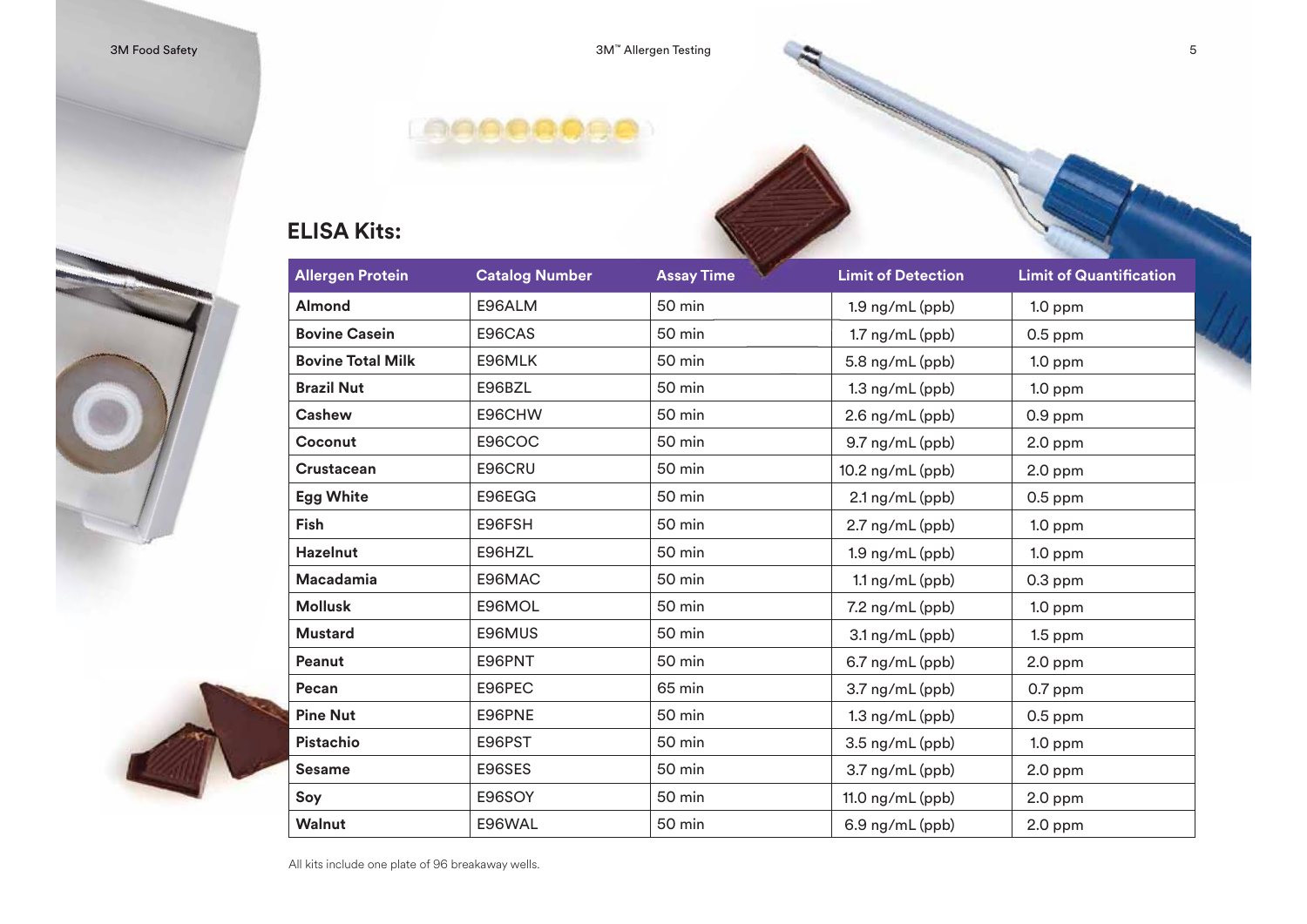## **Designed for your lab.**

Simplify workflow and be confident in your allergen testing process. 3M™ Allergen Testing Products were designed with your needs in mind by a team of experts who use these tests every day. Based on extensive experience with immunoassay technology and testing thousands of unique food samples, they set out to design tests to detect both processed and unprocessed proteins with a simplified workflow. It took years of careful antibody selection and formulation development to create the simplicity and performance provided by these kits. Supported by 3M scientists and engineers, these test kits give you the reliability and efficiency you have come to expect from 3M.





## **Designed to detect processed and unprocessed proteins.**

With more variety than ever, today's food products often require complex processing, which can alter the nature of allergenic proteins in food, making them harder to detect. 3M™ Allergen Testing Products are designed to overcome this challenge by detecting both processed and unprocessed proteins for more predictable, accurate results in your lab.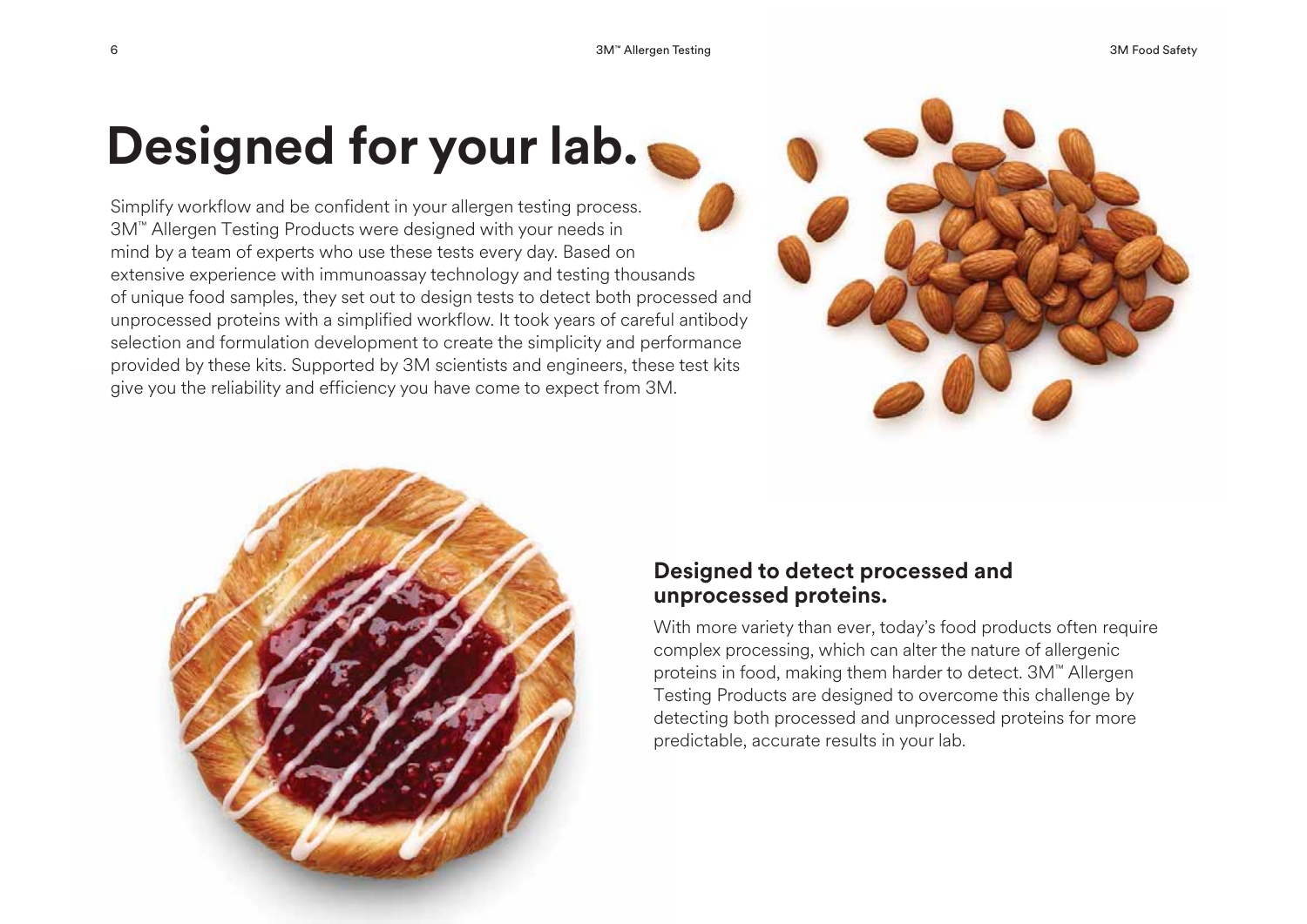## **Versatility across sample types.**

3M™ Allergen Testing Products can be used on environmental swabs, clean-inplace (CIP) final rinse water, ingredients and food samples.



## **Confidently clean.**

Control allergen cross-contamination in your processing facility with 3M™ Clean-Trace™ Surface Protein (Allergen) Test Swabs (ALLTEC60) — a fast, simple solution for monitoring the presence of total proteins on surfaces to verify the effectiveness of cleaning.



## **Backed by experts.**

When public health is on the line, you need testing you can trust. 3M™ Allergen Testing Products are certified by international organizations like AOAC® Research Institute.

### **Certifications and validations\*:**

▶ AOAC® Performance Tested Methods<sup>sм</sup>

\*Validations may vary by region.